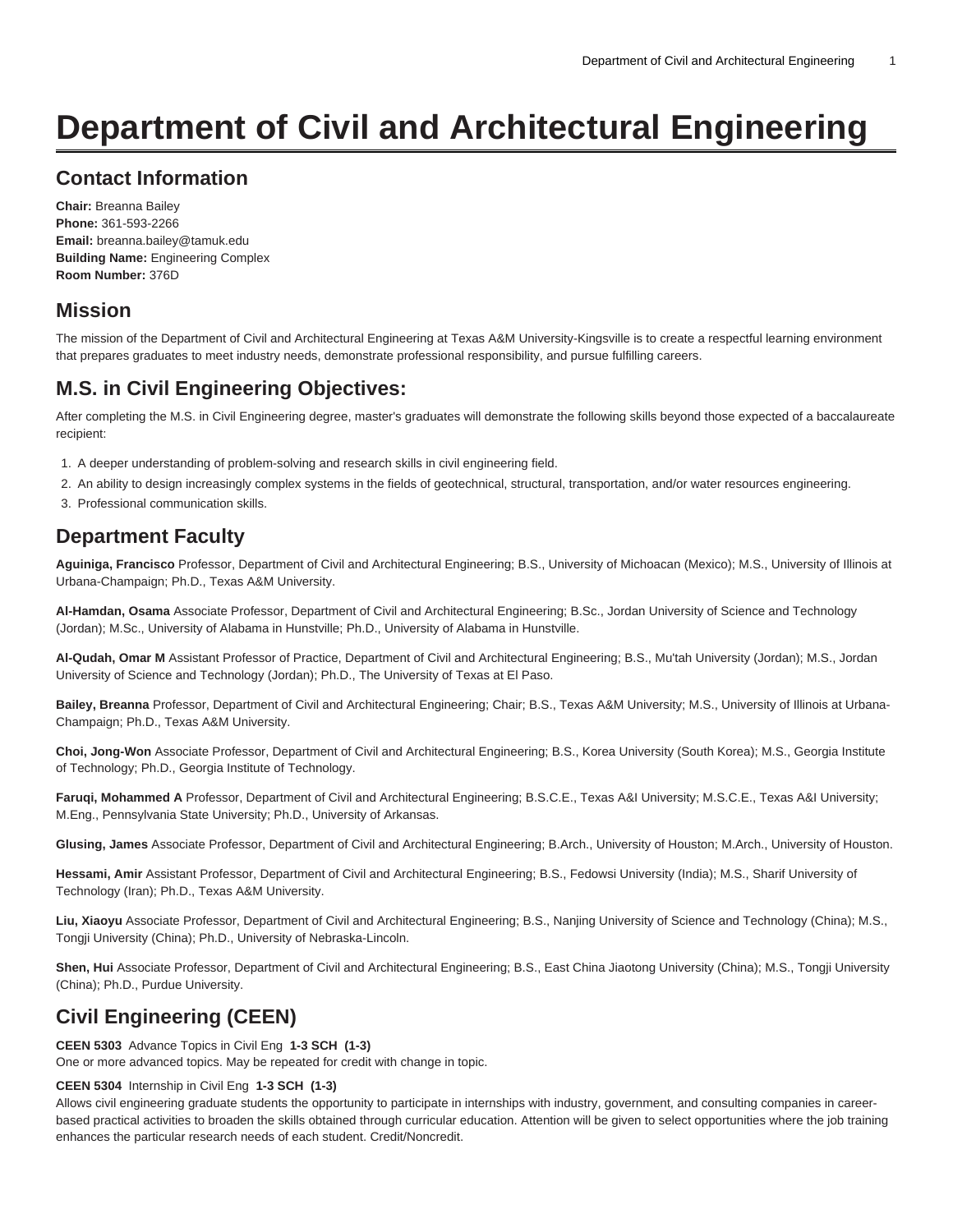#### **CEEN 5305** Graduate Research Project **3 SCH (3)**

Designed for project option students and requires completion of research project. Prerequisite: departmental approval. May be repeated for a maximum of 6 semester hours.

#### **CEEN 5306** Thesis **3 SCH (3)**

Designed for thesis option students. The course requires completion of thesis research. Prerequisite: departmental approval. May be repeated for maximum of 6 semester hours.

#### **CEEN 5310** Theory of Elasticity **3 SCH (3-0)**

Introduction to index and tensor notations; discussion of the concept of stress, strain, deformations, strain compatibility and constitutive relations; formulation and solution of extension, bending, torsion and two-dimensional elasticity problems. (Credit may not be obtained in both CEEN 5310 and MEEN 5320.)

### **CEEN 5311** Adv Reinforced Conc Design **3 SCH (3-0)**

Analysis and design of flat plate, flat slab and two-way slab systems for gravity loads and lateral loads. Yield line theory of slabs. Deep beams, shearfriction, brackets and corbels. Length effects on braced and unbraced columns. Prerequisite: CEEN 3304.

#### **CEEN 5312** Eng Reinforced Conc Slabs **3 SCH (3-0)**

Elastic plate theory, finite difference, behavior of two-way slabs, ACI code design methods, upper and lower bound methods, serviceability, shear strength, pre-stressed slabs. Prerequisite: graduate standing in engineering.

#### **CEEN 5313** Numerical Methods in Civil Eng **3 SCH (3-0)**

Numerical methods for advanced analysis and design applications in Civil Engineering. Prerequisite: MATH 5372. (Credit may not be obtained for both CEEN 5313 and MEEN 5313.)

#### **CEEN 5314** Finite Element Methods in Engi **3 SCH (3-0)**

Principles and applications of the Finite Element Method: energy based variational principle methods, the principles of virtual work, weighted residual methods. Emphasis on structural and nonstructural elements and applications. Prerequisite: CSEN 2304 or equivalent and graduate standing.

#### **CEEN 5315** Hydraulics of Open Channels **3 SCH (3)**

Application of momentum and energy principles to advanced topics in uniform, nonuniform, gradually varied and rapidly varied flow problems. Backwater flow profile computation in steady flow. The method of characteristics applied to unsteady flows. Jeffreys-Verdernikov criteria. Flood routing calculations by advanced computer methods. Prerequisite: CEEN 3392 or CHEN 3392.

#### **CEEN 5316** Eng Mechncs of Fiber Composits **3 SCH (3-0)**

Introductions of basic composite material technologies, properties of classic laminate theory, transformation of stresses and strains, failure theories, performance under adverse conditions, structural design considerations, computer applications, application of composites to concrete structures and practical case studies. Prerequisite: graduate standing in engineering.

#### **CEEN 5320** Foundation Engineering I **3 SCH (3-0)**

Engineering characteristics of soils, consolidation, soil strength and bearing capacity for the analysis and design of spread and continuous footings, compensated foundations and deep foundations. Prerequisite: graduate standing in engineering.

#### **CEEN 5321** Structural Dynamics **3 SCH (3-0)**

Dynamic disturbances, such as earthquakes and blasting. Vibration of beams, frames and floor systems; response to various types of external disturbances; energy methods. Prerequisite: MEEN 3355.

#### **CEEN 5322** Foundation Engineering II **3 SCH (3-0)**

Engineering characteristics of soils, soil strength, lateral earth pressure theories, analysis of braced walls for excavation, retaining walls, sheet-pile walls and cofferdams. Prerequisite: graduate standing in engineering.

#### **CEEN 5326** Adv Construction Management **3 SCH (3-0)**

Advanced theory, methods, and analytical tools to efficiently plan, schedule, estimate, organize, implement, and monitor civil engineering projects from inception to construction and start-up.

#### **CEEN 5332** Structural Wood Design **3 SCH (3-0)**

Design of wood structures with focus on allowable stress design considering material properties and environmental effects. Analysis and design of diaphragms, flexural members, axial members, and connections.

#### **CEEN 5333** Advanced Strength of Materials **3 SCH (3-0)**

Torsion of noncircular sections, membrane theory of shells, bending of plates and beams on elastic foundations. Two dimensional elasticity theory. Prerequisite: CEEN 3311.

#### **CEEN 5335** Prestressed Concrete **3 SCH (3-0)**

Principles and methods of design of members subject to linear prestressing; time-dependent variables and long-time deflections. Prestressed columns. Prerequisite: CEEN 3304.

#### **CEEN 5337** Advanced Structural Analysis **3 SCH (3-0)**

Theorems of external work and internal strain energy. Classical methods of analysis. Continuous girders and frames with variable moments of inertia. Influence lines for redundant reactions. Analysis of sideways by moment distribution. Introduction to matrix analysis of structures. Prerequisite: CEEN 3303.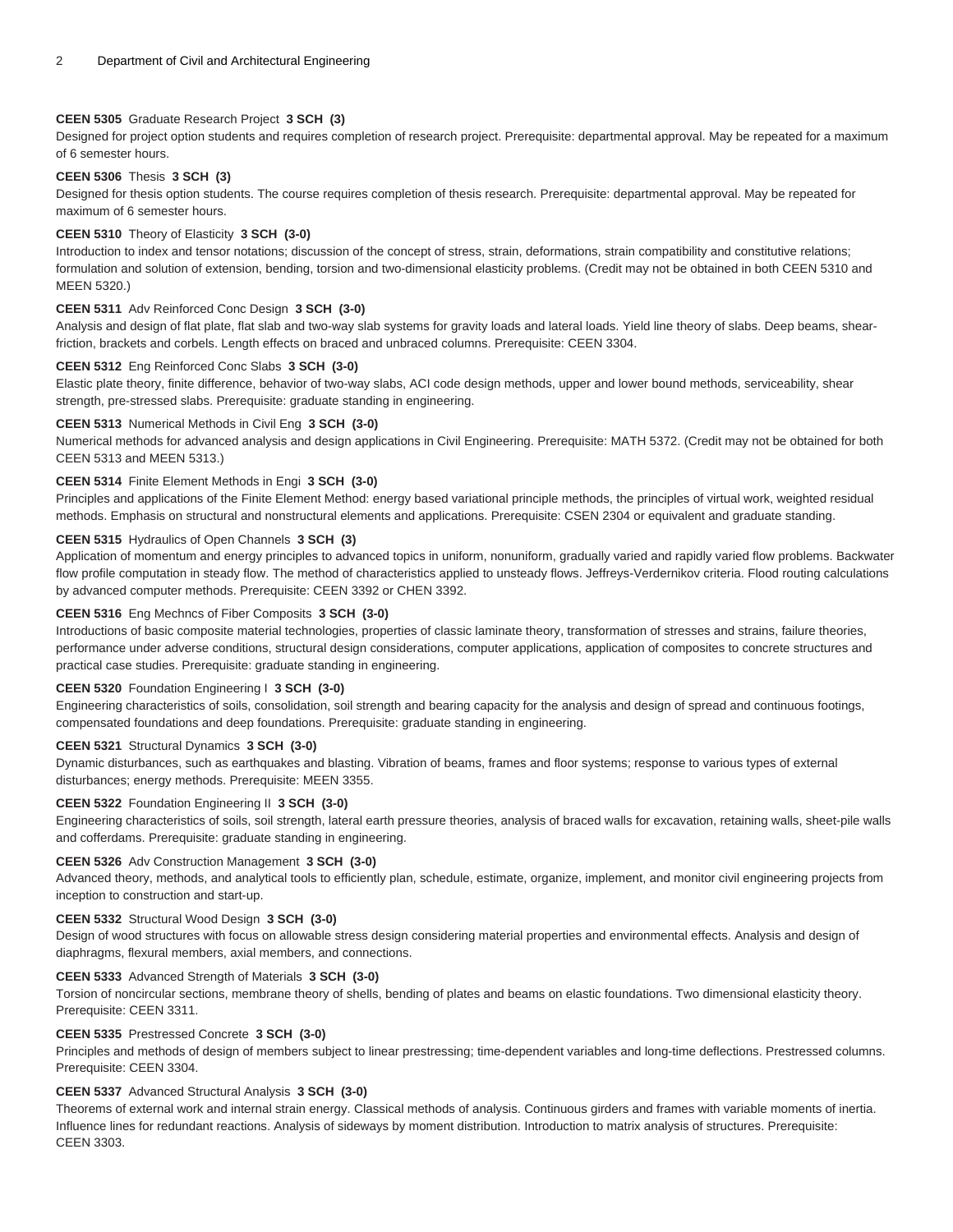#### **CEEN 5340** Water Resources Engineering **3 SCH (3-0)**

Comprehensive integration of engineering, economics, environmental, legal and political considerations in water resources development and management, current issues and future direction for planning and management of water resources.

#### **CEEN 5342** Adv Geotechnical Engineering I **3 SCH (3-0)**

Advanced principles of geotechnical engineering including elastic deformation of soil, one-and two-dimensional fluid flow through soil, soil consolidation, strength of soil, stability of earth retaining structures, and slope stability.

#### **CEEN 5350** Transportation Eng I **3 SCH (3-0)**

Profession of transportation, transportation industry-systems and organizations, modes of transportation and their characteristics, transportation planning, forecasting travel demand by mode, evaluation of transportation alternatives including economic criteria, transportation systems management.

#### **CEEN 5352** Design of Asphalt Pavements **3 SCH (3-0)**

Asphalt pavement design and material selection including design of sub-grade, base, and hot mix pavement. Laboratory specifications, environmental concepts, and performance specifications.

#### **CEEN 5353** Design of Intelligent Tran Sys **3 SCH (3-0)**

The use of modern electronics and communication technologies to improve the performance of the transportation system. Basic principles of design intelligent transportation systems for urban and rural areas will be introduced.

#### **CEEN 5354** Pavement Management Systems **3 SCH (3-0)**

Development of pavement management systems considering life-cycle cost estimation, software applications, infrastructure asset management, pavement distress types, and pavement preservation.

#### **CEEN 5355** Groundwater Hydrology **3 SCH (3-0)**

An applied course dealing with groundwater hydrology and its interrelation with surface water, water well design, well pumps, well hydraulics, pumping tests and safe yield of aquifers, artificial recharge, flow nets, salt water intrusion and some modeling of groundwater flow. Prerequisites: CEEN 3392 or CHEN 3392.

#### **CEEN 5356** Physchem Treat Wtr and Wstwtr **3 SCH (3-0)**

Theory and fundamentals of physical and chemical unit processes used for water and wastewater treatment. Process analysis, water quality criteria and standards and pertinent journal articles are reviewed. Prerequisite: B.S. in Civil or Chemical Engineering or EVEN 5303.

#### **CEEN 5360** Adv Structural Engineering **3 SCH (3-0)**

Initial value problems, elasticity preview, basic energy principles and applications to pin-connected structures, calculus of variation, applications to plates, stability, applications to dynamics. Prerequisite: graduate standing in engineering.

#### **CEEN 5361** Adv Structural Steel Design **3 SCH (3-0)**

Design of steel structural members, including composite beams, plate girders and connections following the AISC LRFD specifications, economy evaluation of building design and design of frame structures including second order effects. Prerequisite: graduate standing in engineering.

### **Civil Engineering, M.S.**

For all M.S. Civil Engineering students, no more than three graduate-level courses (9 credit) from outside Civil Engineering may be applied to degree. The first three graduate-level courses (9 credit total) must be Civil Engineering courses.

### **Thesis Track**

Students must complete 8 graduate-level courses (24 credits) and successfully defend a thesis proposal and thesis (CSEN 5306, 6 credits) for a total of 30 credits.

### **Research Project Track**

Students must complete 11 graduate courses (33 credits) and successfully defend a research project report (CEEN 5305, 3 credit) for a total of 36 credits.

## **Course-Only Track**

Student must completed 12 graduate-level courses (36 credits) and successfully pass a comprehensive exam.

**All students** must complete at least one graduate-level course in each of the four civil engineering technical areas of the M.S. Civil Engineering degree, to be selected from the following courses:

| Code                            | <b>Title</b>                   | <b>Semester</b> |
|---------------------------------|--------------------------------|-----------------|
|                                 |                                | <b>Credit</b>   |
|                                 |                                | <b>Hours</b>    |
| <b>Geotechnical Engineering</b> |                                | 3               |
| <b>CEEN 5320</b>                | Foundation Engineering I       |                 |
| or CEEN 5342                    | Adv Geotechnical Engineering I |                 |